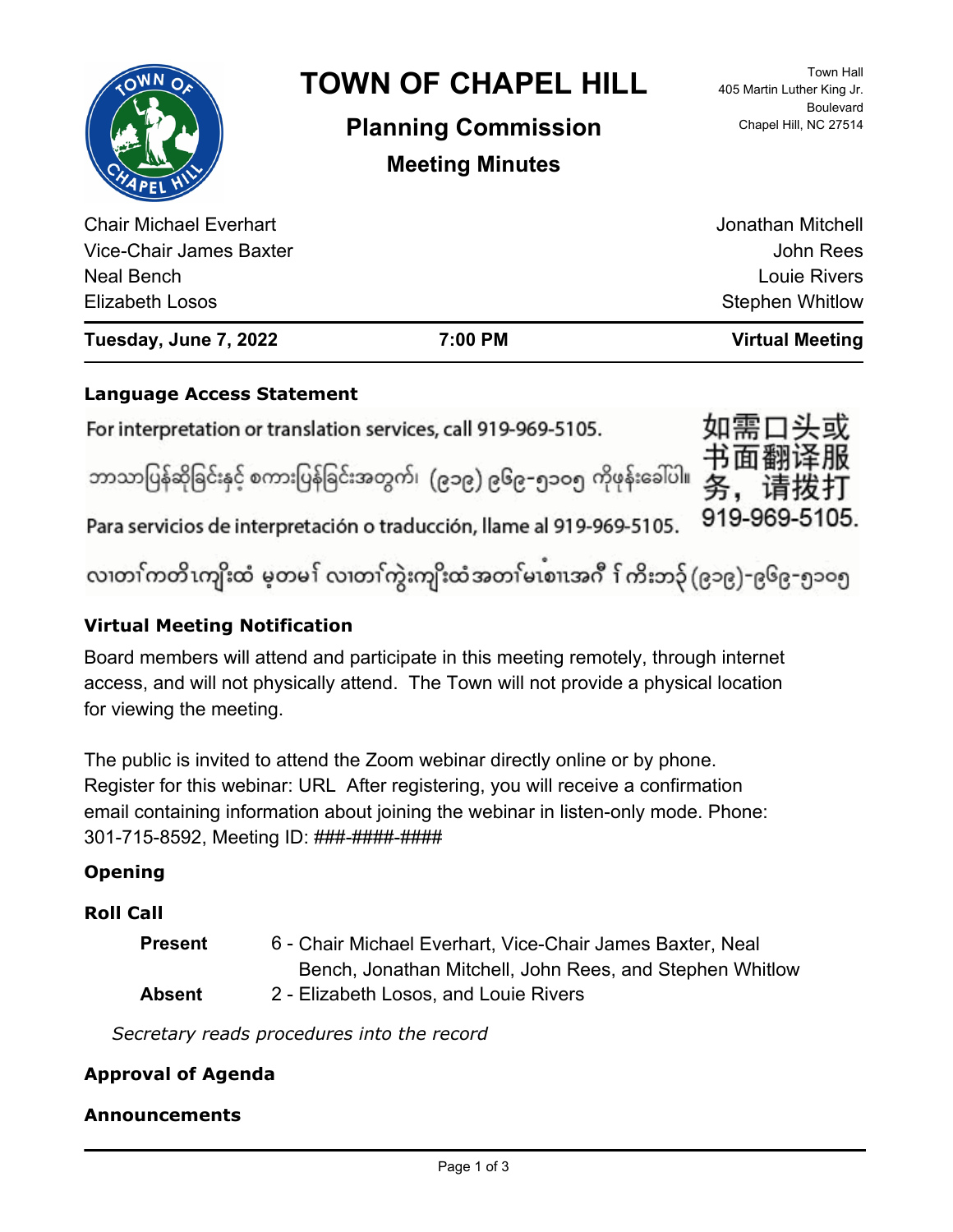### **Petitions**

Neal Bench brought forward a petition request regarding the Booker Creek Work Group and changes to the Land Use Management Ordinance.

## **Approval of Minutes**

**1. [\[22-0488\]](http://chapelhill.legistar.com/gateway.aspx?m=l&id=/matter.aspx?key=8064)**

Neal Bench moved and Jon Mitchell seconded to approve the May 17, 2022 minutes. The motion passed unanimously

### **Old Business**

## **New Business**

**2. [\[22-0487\]](http://chapelhill.legistar.com/gateway.aspx?m=l&id=/matter.aspx?key=7970)**

Commission interviewed Wesley McMahon. Neal Bench motioned and Jon Mitchell seconded to recommend to the Town Council Mr. McMahon as a candidate for Planning Commission. The motion passed unanimously.

The Commission interviewed James Faron. Neal Bench motioned and the vote failed due to lack of a second.

The Commission expressed interest in interviewing Nikolaus Reasor for a second time. Neal Bench motioned and Stephen Whitlow seconded. Commission members expressed agreement.

## *Adjournment*

Next Meeting - June 21, 2022

*Order of Consideration of Agenda Items:* 

- *1. Staff Presentation*
- *2. Applicant's Presentation*
- *3. Public Comment*
- *4. Board Discussion*
- *5. Motion*
- *6. Restatement of Motion by Chair*
- *7. Vote*
- *8. Announcement of Vote by Chair*

*Public Charge: The Advisory Body pledges its respect to the public. The Body asks the public to conduct themselves in a respectful, courteous manner, both with the Body and with fellow members of the public.*